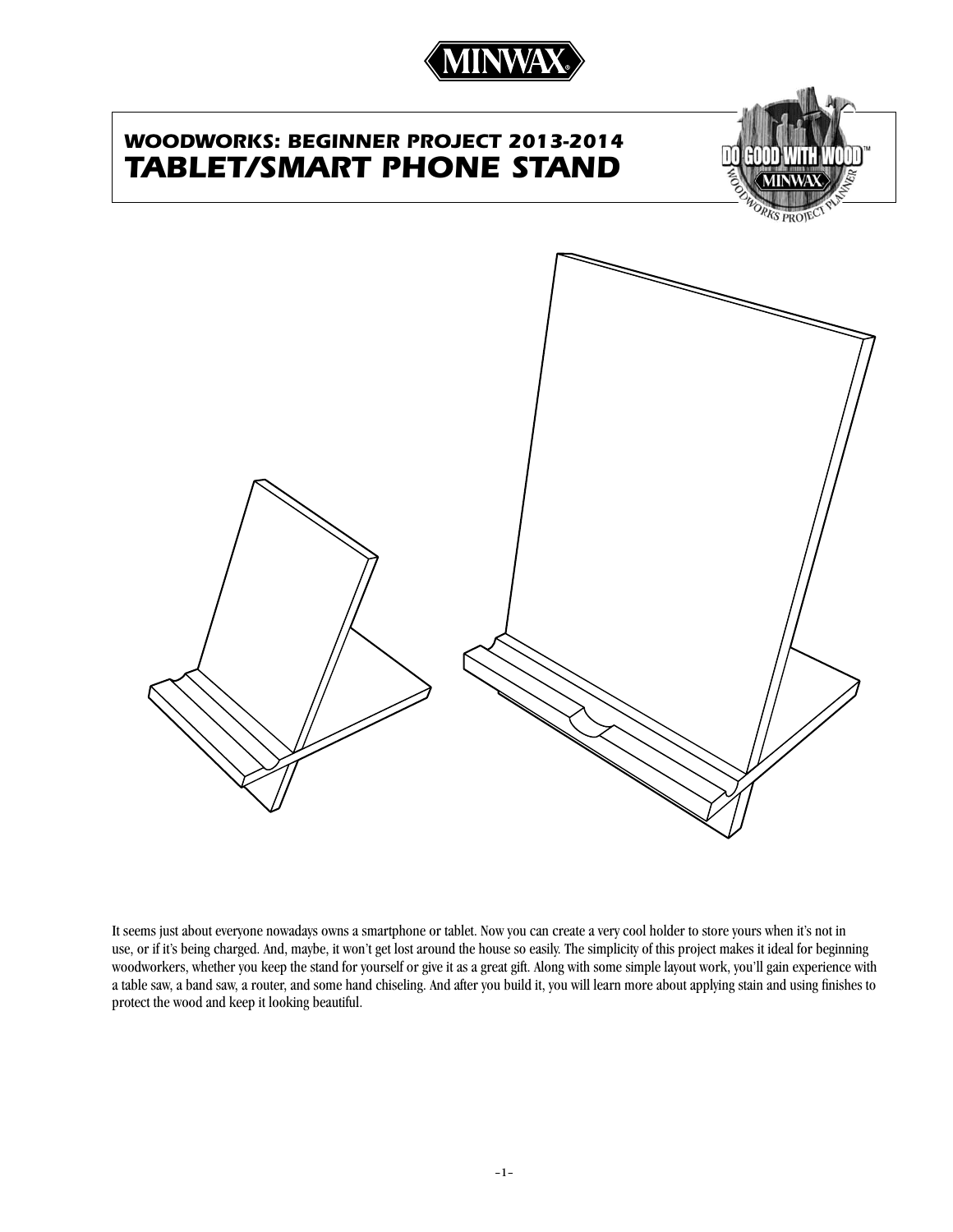### *tools required*

### **Hand Tools**

- Chisel, 3/8" and 1/2" wide
- Adjustable square

### **Power Tools**

- Table saw
- Router table
- Band saw
- Drill with drum sander
- Orbital or finish sander

### **Miscellaneous**

- Tape measure
- Pencil
- Safety glasses
- 120- and 220-grit sandpaper
- Sanding block
- Clean, lint-free cloths
- Respirator
- Gloves for finishing
- Mineral spirits, for cleanup of oil-based finishes
- Good quality, natural-bristle brush (for oil-based finishes)

### *SHOPPING LIST*

| <b>Tablet Stand</b> |                 |          |
|---------------------|-----------------|----------|
| Parts               | <b>Material</b> | Quantity |
| A, B                | $1 \times 10$   | 2'       |

| <b>Smart Phone Stand</b> |                 |                 |  |
|--------------------------|-----------------|-----------------|--|
| <b>Parts</b>             | <b>Material</b> | <b>Quantity</b> |  |
| C, D                     | $1 \times 4$    | $1 - 1/2$       |  |

### *cutting list*

| <b>Tablet Stand</b> |             |     |                                          |
|---------------------|-------------|-----|------------------------------------------|
| Part                | <b>Name</b> | Qty | <b>Dimension</b>                         |
| A                   | Back        |     | $\frac{1}{2}$ " × 8" × 12"               |
| B                   | Base        |     | $\frac{1}{2}$ " × 8" × 7 $\frac{1}{2}$ " |

| <b>Smart Phone Stand</b> |             |     |                                          |
|--------------------------|-------------|-----|------------------------------------------|
| Part                     | Name        | Qty | <b>Dimension</b>                         |
|                          | <b>Back</b> |     | $\frac{3}{8}$ " × 3 $\frac{1}{2}$ " × 7" |
|                          | Base        |     | $\frac{3}{8}$ " × 3 $\frac{1}{2}$ " × 7" |

### *WOOD FINISHING PRODUCTS*

#### **Recommended Finish**

| Prep:   | Minwax <sup>®</sup> Pre-Stain Wood Conditioner (oil-based) |
|---------|------------------------------------------------------------|
| Stain:  | Minwax <sup>®</sup> Gel Stain, Hickory                     |
| Finish: | Minwax <sup>®</sup> Wipe-On Poly, Gloss                    |

#### **Alternate Finish**

Stain: Minwax® Express Color, Indigo

Finish: Minwax® Express Clear, High Gloss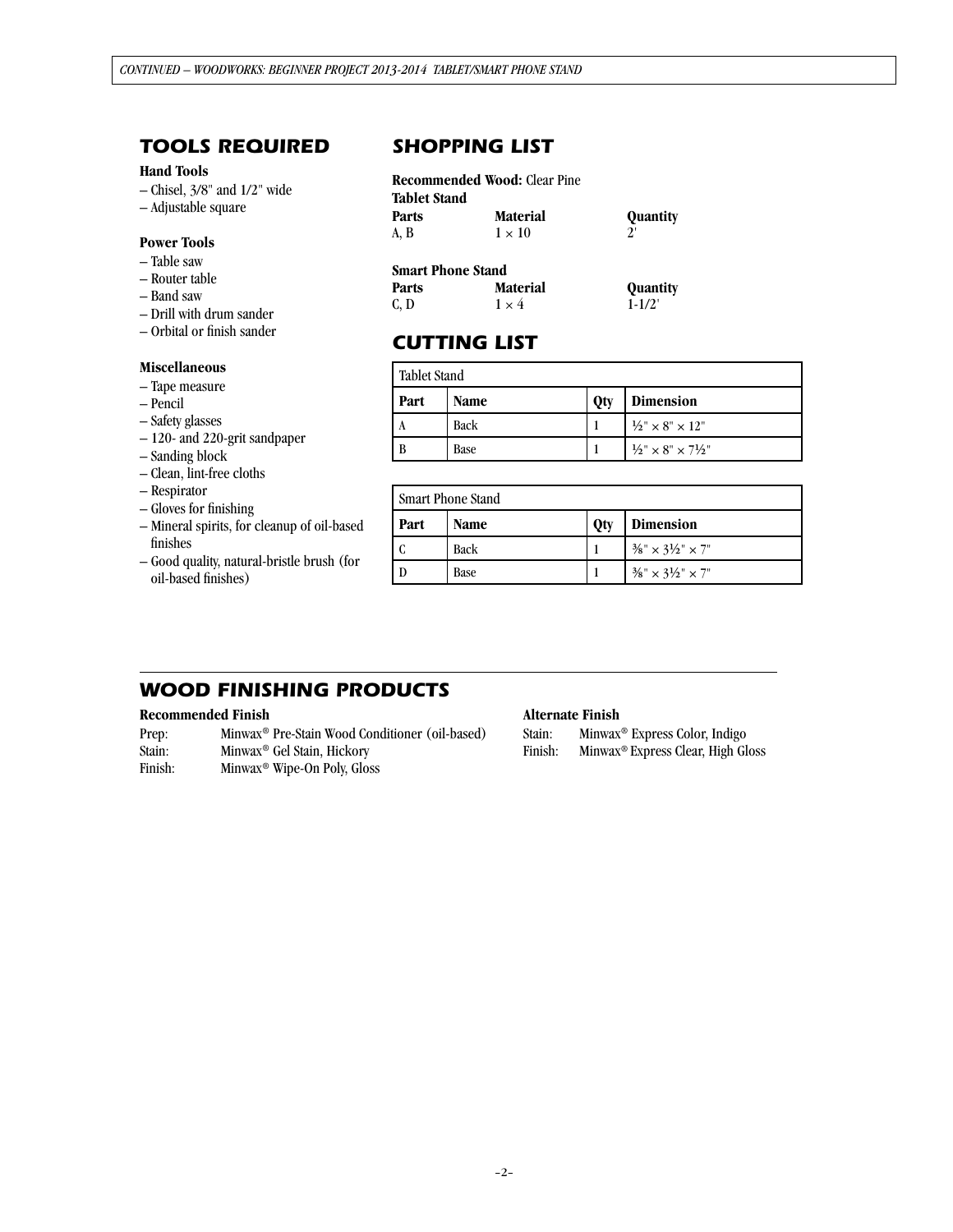### *BEFORE YOU BEGIN*

Good craftsmanship begins and ends with good work habits, so make the following steps part of your routine workshop practice. If you have any doubts or questions about how to proceed with a project, always discuss them with your shop instructor.

- Carefully and fully review plans and instructions before putting a tool to the project lumber.
- Work sensibly and safely. Wear safety goggles. Wear the appropriate respirator whenever making sawdust or working with thinners or other solvents.
- At the end of every work session, clean up your shop area and put away all portable tools.

### *CUTTING AND ASSEMBLY*

### **Tablet Stand**

**A1.** Plane stock to thickness.

**A2.** Cut parts A and B to their finished size (see Fig. 1).

**A3.** Set up a 1/2" core box bit in the router table. Position the fence 7/8" from the face of the fence to the center of the bit. Set the bit height for 1/8".

**A4.** Make one pass across the width of the base (B) (see Fig. 2).

*Woodworker's Tip: Use a backer board so the router bit doesn't chip the wood on the exit side.*

**A5.** Increase depth of cut to 3/16" and make a second pass.

*Woodworker's Tip: It's better to rout in two light passes instead of one heavy pass. This will prevent tearout and result in a better surface finish.*

**A6.** Mark and square a line 1-1/2" from the end of each piece. On the base piece (B), be sure you're marking from the end near the groove made in the previous steps (see Fig. 3).

**A7.** Position the mating piece on the pencil line and carefully trace its thickness. Make sure your pencil is very sharp so you get a fine line.

*Woodworker's Tip: Keep a piece of fine, 220-grit paper near you on the bench. Drag the tip of your pencil across it periodically to keep the point sharp.* 

**A8.** Mark the center of the width of each board.

**A9.** Cut on the waste side, the inside, of the two lines you made. You can do this by hand or by using a band saw equipped with a miter gauge. Stop at the center point.

**A10.** Use a chisel to remove the remainder of the waste. Do not chop it all out at once. Do this in small bites, nibbling your way back to the center line.

**A11.** Slide the two pieces together to check the fit. If it's too tight, use a file to slightly widen the slot on one of the pieces.

**A12.** Carefully sand the project parts. Use a 1/2" drum sander, hand held, or wrap sandpaper around a  $1/2$ " dowel to sand the recess in the base (see Fig. 4).

**A13.** Create a finger recess in the base by marking out an area 1" wide centered on the width of the base. Then use a drum sander in a hand-held drill to create the finger recess (see Fig. 5).

**A14.** After staining and finishing, it will be ready for immediate use by simply slipping the two pieces together at the cutouts.

### **Smart Phone Stand**

**B1.** Plane stock to thickness.

**B2.** Cut parts C and D to their finished sizes (see Fig. 1).

**B3.** Using the router table set up as described above in steps A3 to A5, rout the base (D).

**B4.** Mark and cut the halving joint as described above in steps A6 to A10.

**B5.** Slide the two pieces together to check the fit. If it's too tight, use a file to slightly widen the slot on one of the pieces.

**B6.** Carefully sand the project parts. Use a 1/2" drum sander, hand held, or wrap sandpaper around a 1/2" dowel to sand the recess in the base (see Fig. 4).

**B7.** After staining and finishing, it will be ready for immediate use by simply slipping the two pieces together at the cutouts.

### *STAINING AND FINISHING*

*Woodworker's Tip: Though you may be tempted to cut short your sanding, preparation, and application time, don't do it. These tasks are very important steps in obtaining a high-quality finish. Remember, it is the finish, just as much as the fit and smoothness of the parts, that will have an impact on how people judge your craftsmanship. To ensure an excellent result, follow the steps listed in this section and the instructions the finish manufacturer puts on its products.*

### **FINISHING TIPS**

- Test the stains and finishes you are planning to use on scraps of wood. On the back of the scrap, mark the stain/finish combination and the type of wood. Allow all samples to dry thoroughly before making your final finish selection. Save your samples for quick reference on future projects.
- All stains and finishes must be allowed to dry thoroughly between coats. Remember that drying times can vary due to temperature, humidity, and other climatic conditions.
- If you have some leftover stain or finish, wipe the can rim so that stain or finish in the rim won't dry out and prevent the lid from forming a tight seal.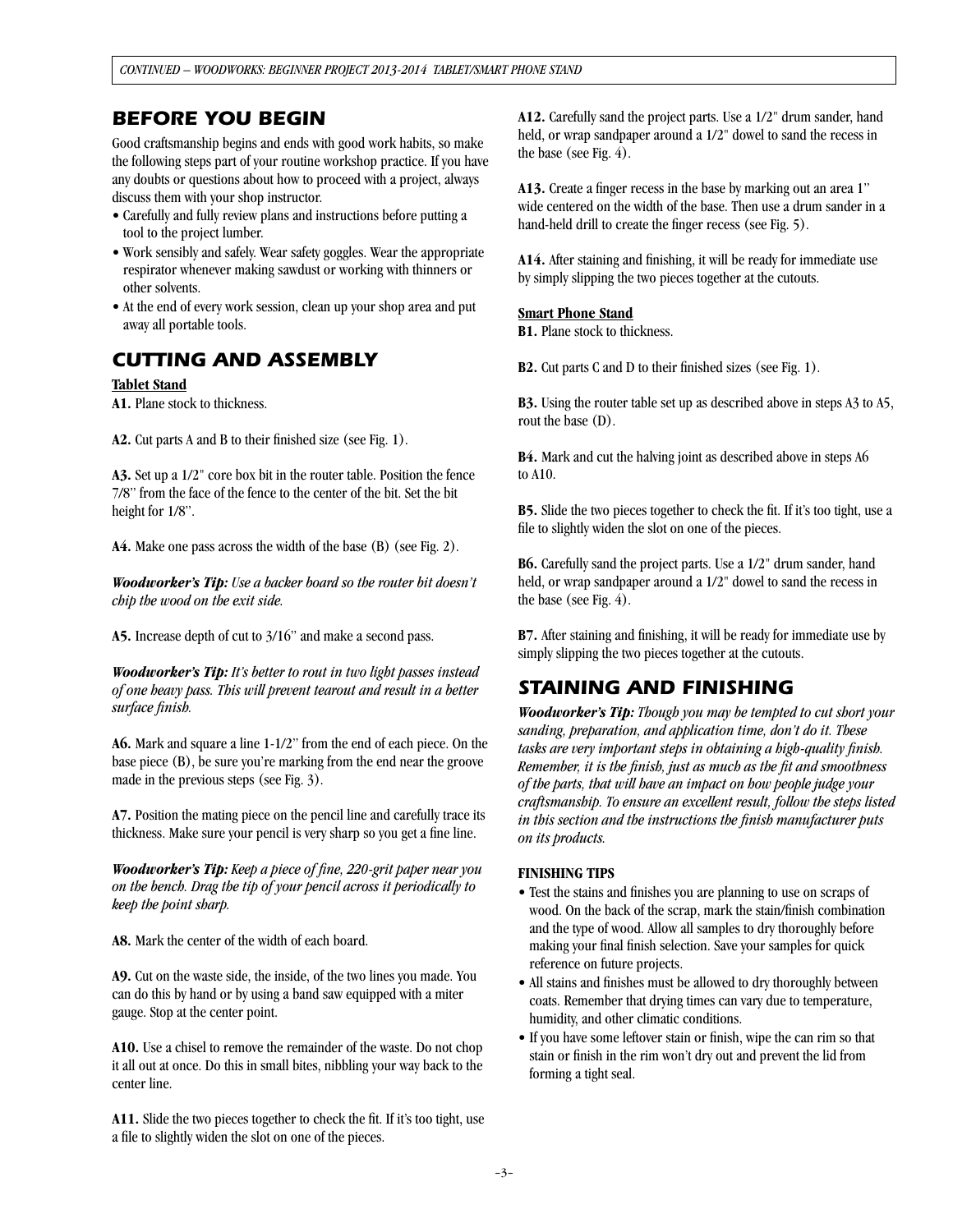### **BEFORE YOU STAIN**

Carefully sand the parts in the direction of the grain. Start with 120-grit paper and finish with 220-grit. Remove all the sanding dust. Then proceed with stain and finish of your choice.

### **RECOMMENDED STAIN AND FINISH**

**1.** Before using Minwax® Gel Stain, apply Minwax® Pre-Stain Wood Conditioner (oil-based), following the directions on the can. Applying a pre-stain conditioner will help to ensure even absorption of stain and prevent blotchiness.

**2.** Before use and occasionally during the application, stir Minwax® Gel Stain until creamy.

**3.** Evenly apply a liberal amount of the Minwax® Gel Stain with a brush or rag. Wait 3 minutes and, using a clean rag, wipe with the wood grain to remove the excess. Allow Gel Stain to dry for 8 to 10 hours. To darken the color, apply additional coats of Minwax® Gel Stain in the same manner. Allow the stain to dry for 24 hours before applying the finish.

**4.** Shake the Wipe-On Poly container thoroughly before use.

**5.** Put a liberal amount of Wipe-On Poly on a clean, soft, lint-free cloth and rub into the wood.

**6.** Allow to dry at least 2-3 hours. Sand entire surface lightly with very fine sandpaper (220-grit). Remove all sanding dust.

**7.** Apply a second coat in the same manner as the first. If a third coat is desired, repeat Step 6 before application.

**8.** Allow final coat to dry 24 hours before normal use.

### **ALTERNATE STAIN AND FINISH**

Alt 1. To apply the Minwax<sup>®</sup> Express Color, first shake the tube gently. Point the tube toward the wood surface and squeeze gently. Apply with a clean, lint-free cloth. Remove any excess by wiping lightly, in the direction of the wood grain, with a clean cloth. For a deeper color and sheen, wait 1 hour, then apply a second coat.

**Alt 2.** For extra durability without added color, wait 3 hours, then apply a coat of Minwax® Express Clear. Point the tube toward the wood surface and squeeze gently. Apply with a clean, lint-free cloth, in the direction of the wood grain. Wait overnight before subjecting the wood to normal use.

#### **PRODUCT SAFETY**

For your safety and the safety of those you work with, always read and follow the safety warnings that manufacturers print on their labels.

**\_\_\_\_\_\_\_\_\_\_\_\_\_\_\_\_\_\_\_\_\_\_\_\_\_\_\_\_\_\_\_\_\_\_\_\_\_\_\_\_\_\_\_\_\_\_\_\_**

**WARNING!** Removal of old paint by sanding, scraping, or other means may generate dust or fumes that contain lead. Exposure to lead dust or fumes may cause brain damage or other adverse health effects, especially in children or pregnant women. Controlling exposure to lead or other hazardous substances requires the use of proper protective equipment, such as properly fitted respirators (NIOSH approved) and proper containment and cleanup. For more information, call the National Lead Information Center at 1-800-424-LEAD (in U.S.) or contact your local health authority.

**DANGER:** Rags, steel wool, other waste soaked with oil-based stains and clear finishes, and sanding residue may spontaneously catch fire if improperly discarded. Immediately place rags, steel wool, other waste soaked with oil-based products, and sanding residue in a sealed, water-filled metal container. Dispose of in accordance with local fire regulations.

### **When using oil-based wood finishing products: CAUTIONS: CONTAINS ALIPHATIC HYDROCARBONS.**

Contents are **COMBUSTIBLE.** Keep away from heat and open flame. **VAPOR HARMFUL**. Use only with adequate ventilation. To avoid overexposure, open windows and doors or use other means to ensure fresh air entry during application and drying. If you experience eye watering, headaches, or dizziness, increase fresh air, wear respiratory protection (NIOSH approved), or leave the area. Avoid contact with eyes and skin. Wash hands after using. Keep container closed when not in use. Do not transfer contents to other containers for storage.

**FIRST AID:** In case of eye contact, flush thoroughly with large amounts of water for 15 minutes and get medical attention. For skin contact, wash thoroughly with soap and water. In case of respiratory difficulty, provide fresh air and call physician. If swallowed, call Poison Control Center, hospital emergency room, or physician immediately.

#### **DELAYED EFFECTS FROM LONG-TERM OVEREXPOSURE.**

Contains solvents, which can cause permanent brain and nervous system damage. Intentional misuse by deliberately concentrating and inhaling contents may be harmful or fatal.

**WARNING:** This product contains a chemical known to the State of California to cause cancer and birth defects or other reproductive harm.

#### **DO NOT TAKE INTERNALLY. KEEP OUT OF REACH OF CHILDREN.**

CONFORMS TO ASTM D-4326. Contact a physician for more health information.

#### **When using water-based wood finishing products:**

**CAUTIONS:** Use Only With Adequate Ventilation. To avoid overexposure, open windows and doors or use other means to ensure fresh air entry during application and drying. If you experience eye watering, headaches, or dizziness, increase fresh air or wear respiratory protection (NIOSH approved), or leave the area. Avoid contact with eyes and skin. Wash hands after using. Keep container closed when not in use. Do not transfer contents to other containers for storage.

**FIRST AID:** In case of eye contact, flush thoroughly with large amounts of water. Get medical attention if irritation persists. If swallowed, get medical attention immediately.

**WARNING:** This product contains a chemical known to the State of California to cause cancer and birth defects or other reproductive harm.

### **DO NOT TAKE INTERNALLY. KEEP OUT OF REACH OF CHILDREN.**

CONFORMS TO ASTM D-4326. Contact a physician for more health information.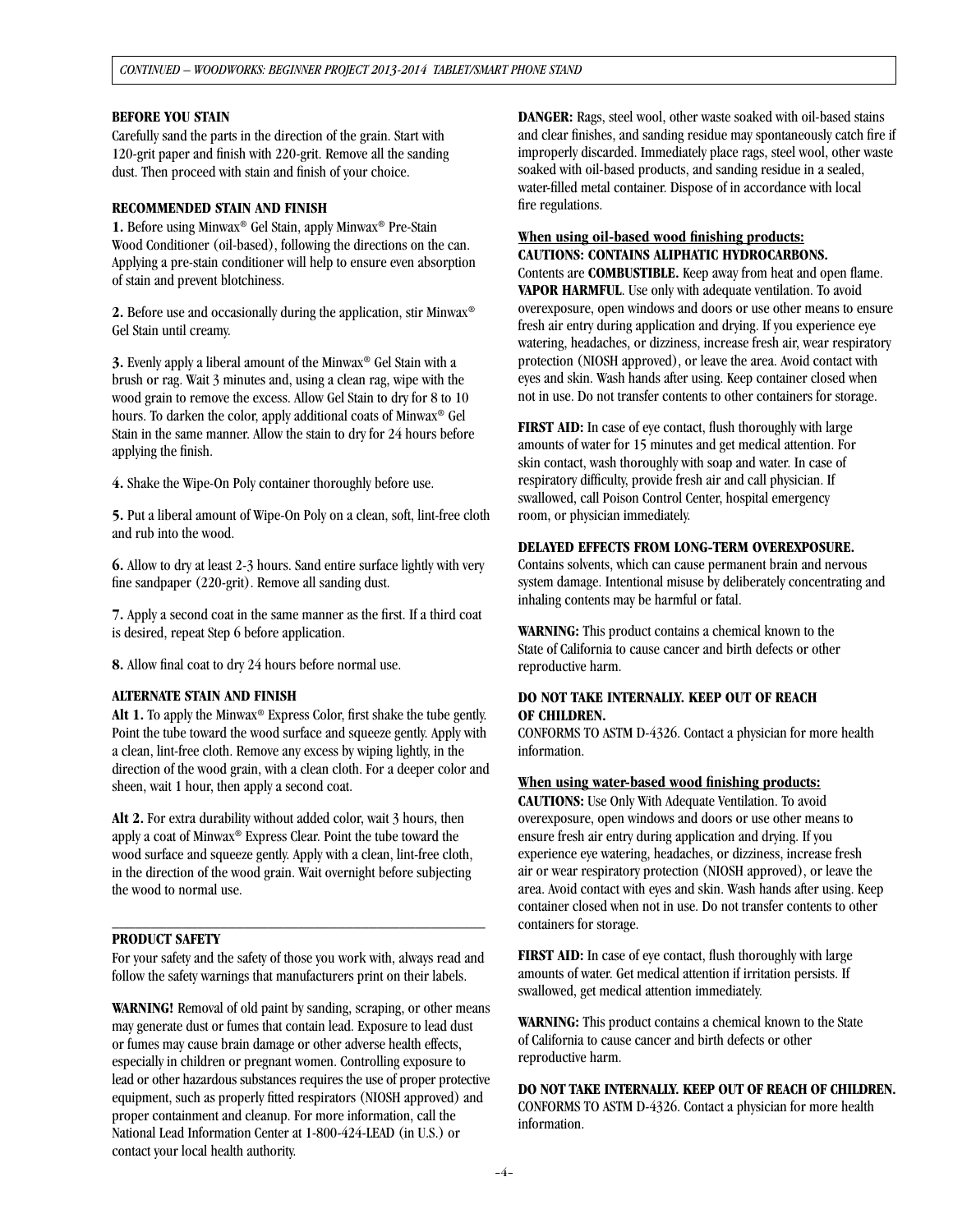## *FIG 1.*

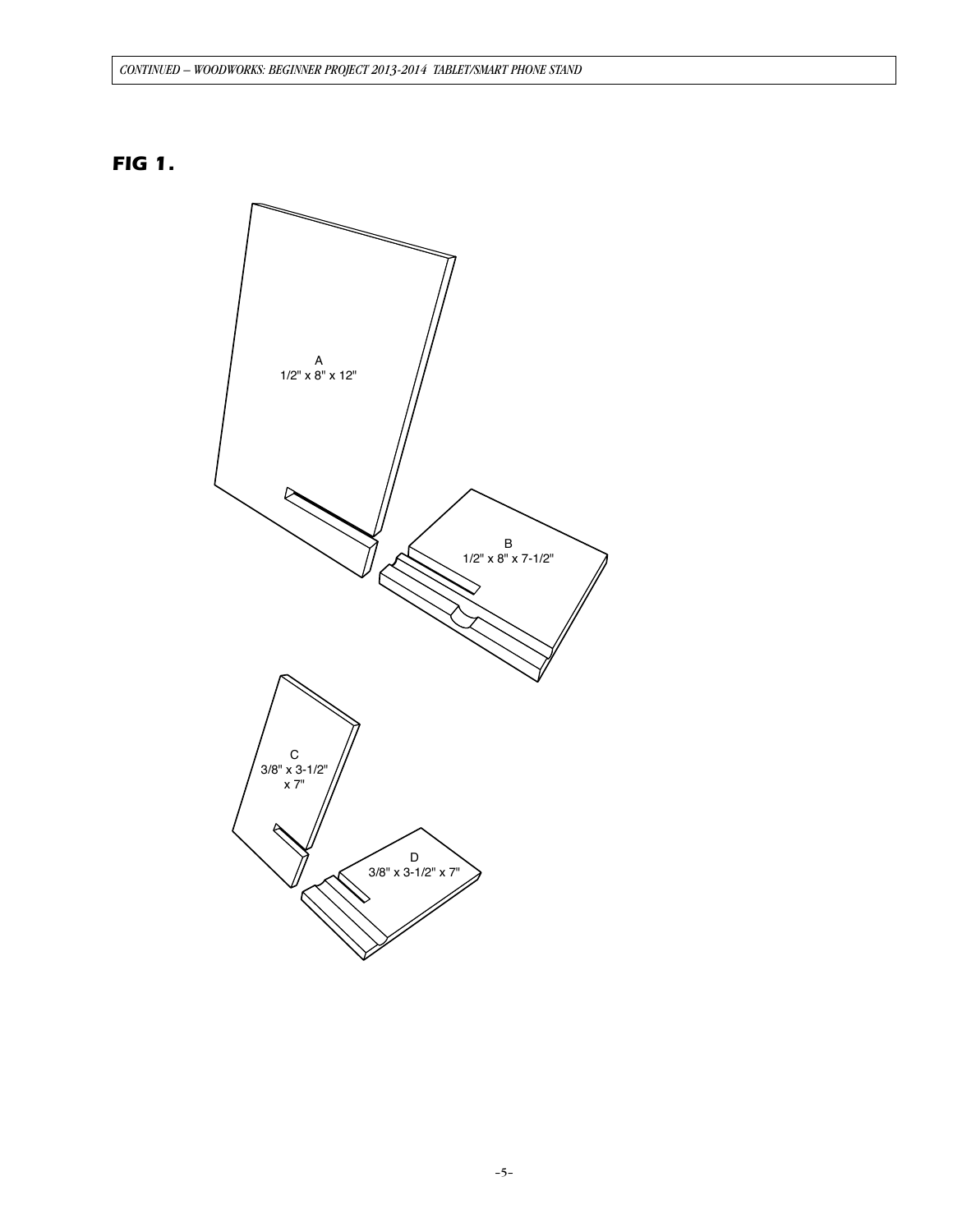